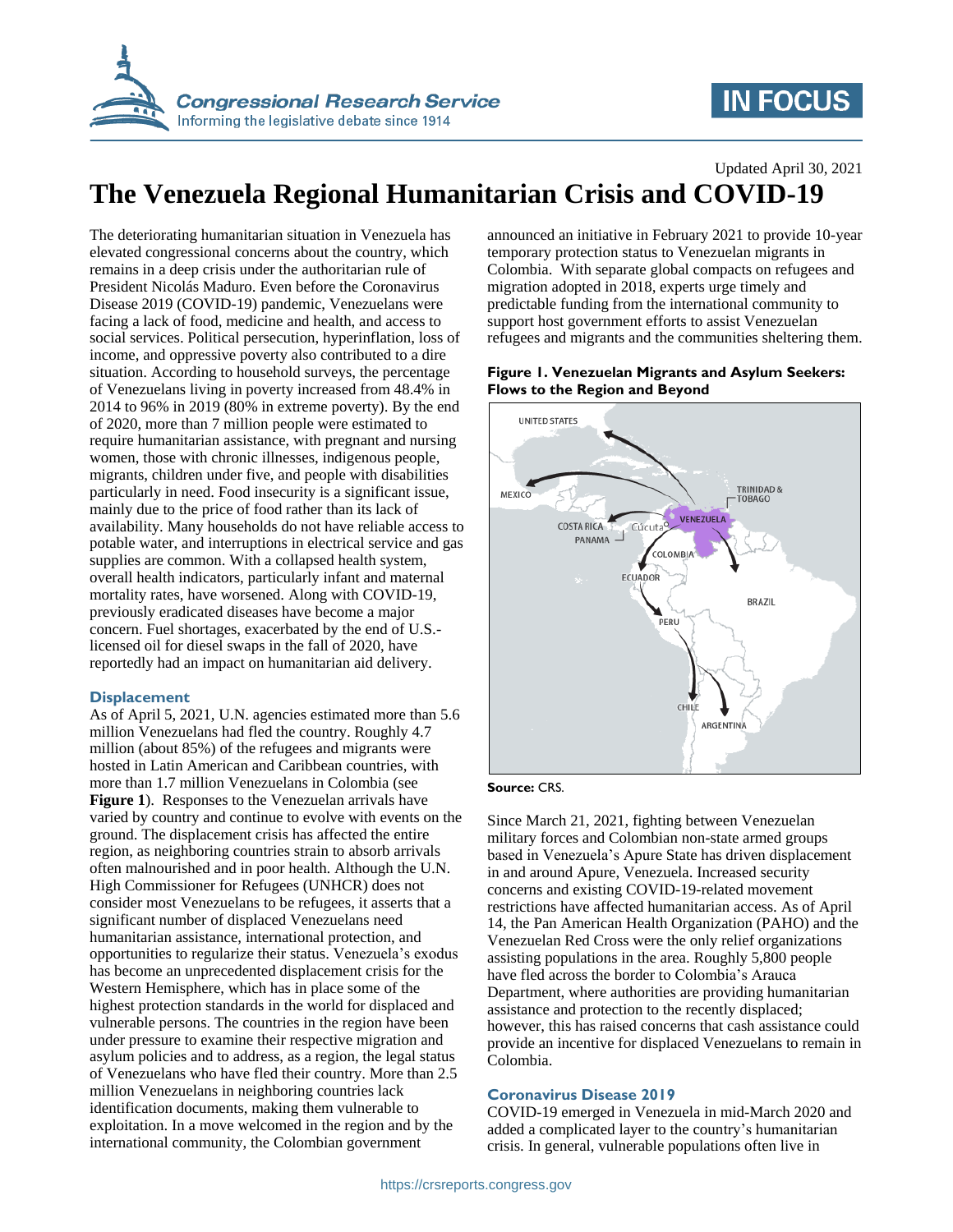crowded, unsanitary conditions that make them particularly susceptible to COVID-19 and present significant challenges to response and containment. PAHO and the U.N. Children's Fund (UNICEF) have led the international COVID-19 response in Venezuela, prioritizing capacitybuilding support for hospitals, as well as health, water, and sanitation interventions for vulnerable populations. PAHO has facilitated negotiations to obtain and distribute vaccines through the World Health Organization's COVAX mechanism. To access approximately 11 million vaccines through COVAX, on April 10, 2021, the Maduro government reportedly paid \$64 million and then on April 18, it announced an unspecified second payment.

In neighboring countries, UNHCR, the International Organization for Migration (IOM), and their partners have sought to address the immediate public health needs of refugees and migrants, as well as the displaced prompted by the virus, while trying to reduce the spread and conduct information and awareness campaigns. A year into the pandemic, transmission and deaths due to the virus among those affected by the humanitarian crisis are unclear, as widespread reporting, testing, and data are lacking. The pandemic has impeded progress on existing humanitarian priorities, and its secondary impacts (such as increased food insecurity, protection risks, and poverty) have exacerbated an already challenging humanitarian situation. COVID-19 prevention measures that restrict movement (such as physical distancing, quarantine orders, and border closures) have disrupted the informal economy, cross-border economic activity, and remittances, and loss of livelihoods and economic decline have made it difficult for Venezuelans to meet their basic needs. The pandemic has complicated many Venezuelans' decisions about whether to stay, leave, or, in a much smaller number of cases, return to Venezuela. Venezuelan returnees have presented challenges in border areas, particularly with COVID-19 and absent the establishment of a formal returns process.

### **International Humanitarian Response in Venezuela**

Beginning in 2019, the U.N. Office for the Coordination of Humanitarian Affairs (UNOCHA) set up its coordination structure, including regional hubs in the country. As of August 2020, the humanitarian space had expanded to 129 operational actors implementing 234 projects. Humanitarian access inside Venezuela has been a challenge for many humanitarian organizations. As further indication, on April 14, 2021, the Maduro government mandated that NGOs operating in Venezuela register with its Office Against Organized Crime and Terrorism Financing. The Humanitarian Response Plan (HRP) in Venezuela is a collective effort by UNOCHA and implementing partners to coordinate and scale up a response across the country, with assistance in the areas of health, water, sanitation and hygiene, food security, nutrition, protection, shelter and nonfood items, and education. The 2021 HRP has sought \$762.5 million in aid and targets assistance for 4.5 million of the country's most vulnerable people. Following lengthy negotiations that began in 2019, on April 19, 2021, the U.N. World Food Program (WFP) and the Maduro government signed a memorandum of understanding that would allow WFP to establish a humanitarian presence inside Venezuela with full operational independence from the Maduro

regime. WFP plans to provide food assistance to 185,000 of the most vulnerable children by the end of 2021 and to 1.5 million children by the end of the 2022-2023 school year. The estimated budget for this program is \$190 million, which will be funded through the Venezuela HRP.

#### **International Humanitarian Regional Response**

UNHCR and IOM coordinate the international response to the needs of displaced Venezuelans and host communities in the region, which includes governments, U.N. entities, NGOs (national and international), the Red Cross Movement, faith-based organizations, and civil society. The Regional Interagency Coordination Platform provides a common humanitarian framework for assistance. The 2021 Regional Refugee and Migrant Response Plan, launched in December 2020, appealed for \$1.4 billion to reach 3.3 million of the most vulnerable across Latin America and the Caribbean. Protection and assistance needs are significant for arrivals and host communities, particularly in border areas. Services provided vary by country but include reception centers and options for shelter; emergency relief items, legal assistance with asylum applications and other matters; protection from violence and exploitation; and temporary work programs and education opportunities.

#### **U.S. Humanitarian Assistance**

Since FY2017 and as of December 2020, the U.S. government has provided more than \$1 billion in humanitarian and emergency food assistance in response to the Venezuela regional crisis. The Department of Defense has twice deployed a naval hospital ship on medical support deployments. In FY2020, U.S. humanitarian assistance included \$528.5 million to support Venezuelan refugees and migrants who fled to other countries (or for the communities hosting them) and \$94.3 million for humanitarian relief activities inside Venezuela. In addition, for the COVID-19 response, the United States provided nearly \$13.7 million for Venezuela and \$33.6 million for the region.

#### **Issues for Congress**

Congressional interest in the humanitarian situation has focused on displacement in the region, the political situation in Venezuela, and the overall humanitarian response. Some Members have also expressed concerns about the humanitarian impact of sanctions, particularly during the COVID-19 pandemic. In the 117th Congress, humanitarian funding and oversight is likely to remain a priority, as well as contingency planning. U.S. officials and Members of Congress have praised the April 2021 WFP agreement with Venezuela. In keeping with international humanitarian standards, U.S. humanitarian assistance is provided on the basis of need and according to principles of universality, impartiality, and independence. However, an April 2021 USAID Office of Inspector General report assesses some challenges USAID faces in responding to the Venezuela regional crisis, identifies areas of fraud risk in the humanitarian response, and makes recommendations to improve USAID's approach.

**Rhoda Margesson**, Acting Section Research Manager **Clare Ribando Seelke**, Specialist in Latin American Affairs